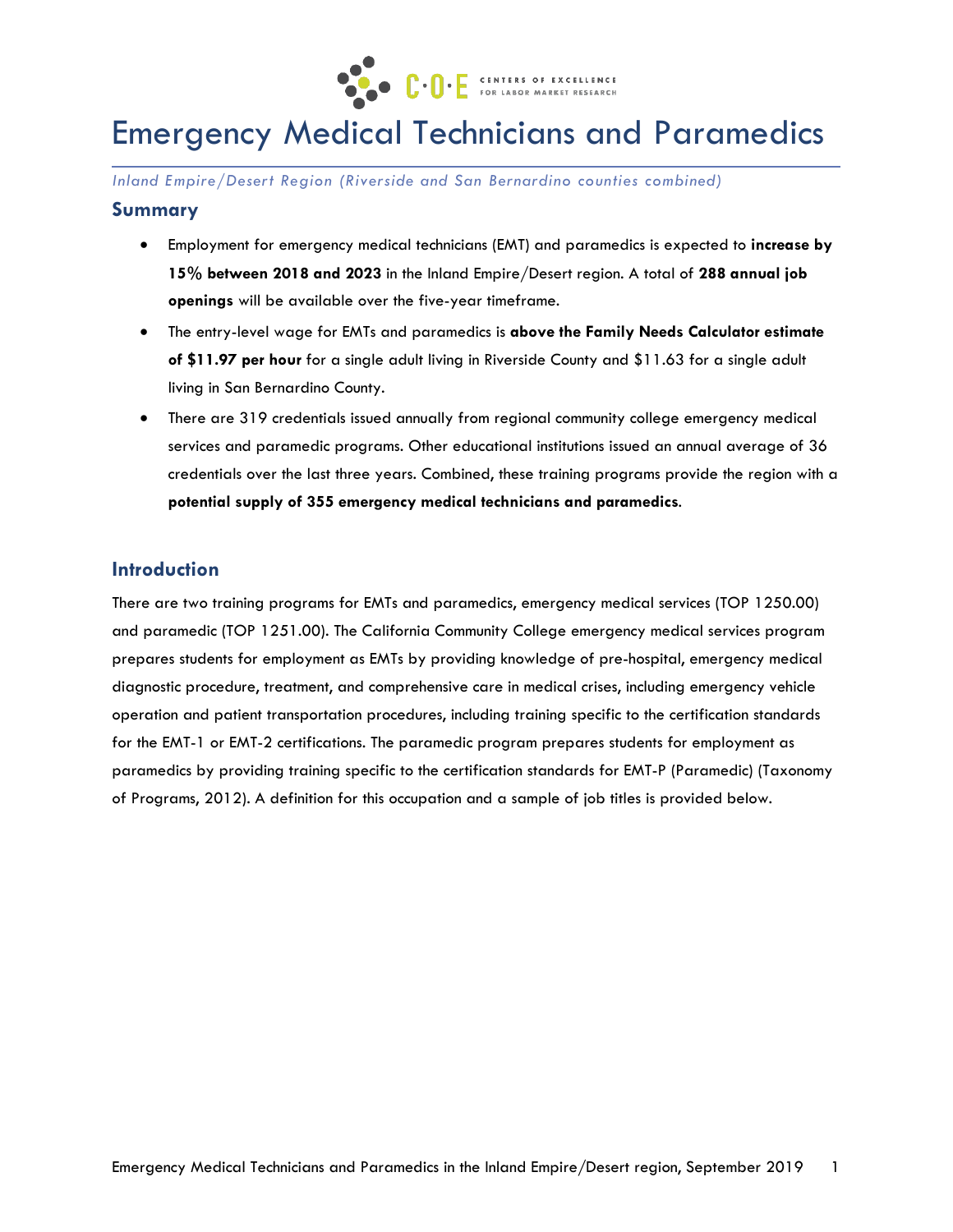

#### **Emergency Medical Technicians and Paramedics (29-2041)**

Assess injuries, administer emergency medical care, and extricate trapped individuals. Transport injured or sick persons to medical facilities.

**Sample job titles:** Emergency Medical Technician (EMT); Emergency Medical Technician, Basic (EMT, B); Emergency Medical Technician/Driver (EMT/DRIVER); EMT Intermediate (Emergency Medical Technician, Intermediate); EMT, Paramedic (Emergency Medical Technician, Paramedic); EMT/Dispatcher (Emergency Medical Technician/Dispatcher); First Responder; Flight Paramedic; Multi Care Technician (Multi Care Tech); Paramedic

*Entry-Level Educational Requirement: Postsecondary nondegree award Training Requirement: None Work Experience Required: None Incumbent workers with a Community College Award or Some Postsecondary Coursework: 65%*

# **Job Opportunities**

In 2018, there were 3,094 jobs employing EMTs and paramedics in the Inland Empire/Desert region (IEDR). This occupation is projected to increase employment by 15% by 2023. Employers in the region will need to hire 1,442 workers over the next five years to fill new jobs and backfill jobs that workers are permanently vacating (includes occupational transfers and retirements). Exhibit 1 displays five-year projected job growth for EMTs and paramedics. Exhibit 2 displays historical and projected jobs for EMTs and paramedics.

| Exhibit 1: Five-year projections for EMTs and parameaics. |             |                                    |                                                       |                                                              |                                |
|-----------------------------------------------------------|-------------|------------------------------------|-------------------------------------------------------|--------------------------------------------------------------|--------------------------------|
| 2018 Jobs                                                 | $2023$ Jobs | $5 - Yr$ %<br>Change<br>(New Jobs) | 5-Yr Openings<br>$(New +$<br><b>Replacement Jobs)</b> | Annual<br><b>Openings (New +</b><br><b>Replacement Jobs)</b> | $%$ of<br>workers<br>age $55+$ |
| 3,094                                                     | 3,559       | 5% ا                               | 1.442                                                 | 288                                                          | $7\%$                          |

| Exhibit 1: Five-year projections for EMTs and paramedics |  |  |  |  |  |  |
|----------------------------------------------------------|--|--|--|--|--|--|
|----------------------------------------------------------|--|--|--|--|--|--|

Source: EMSI 2019.3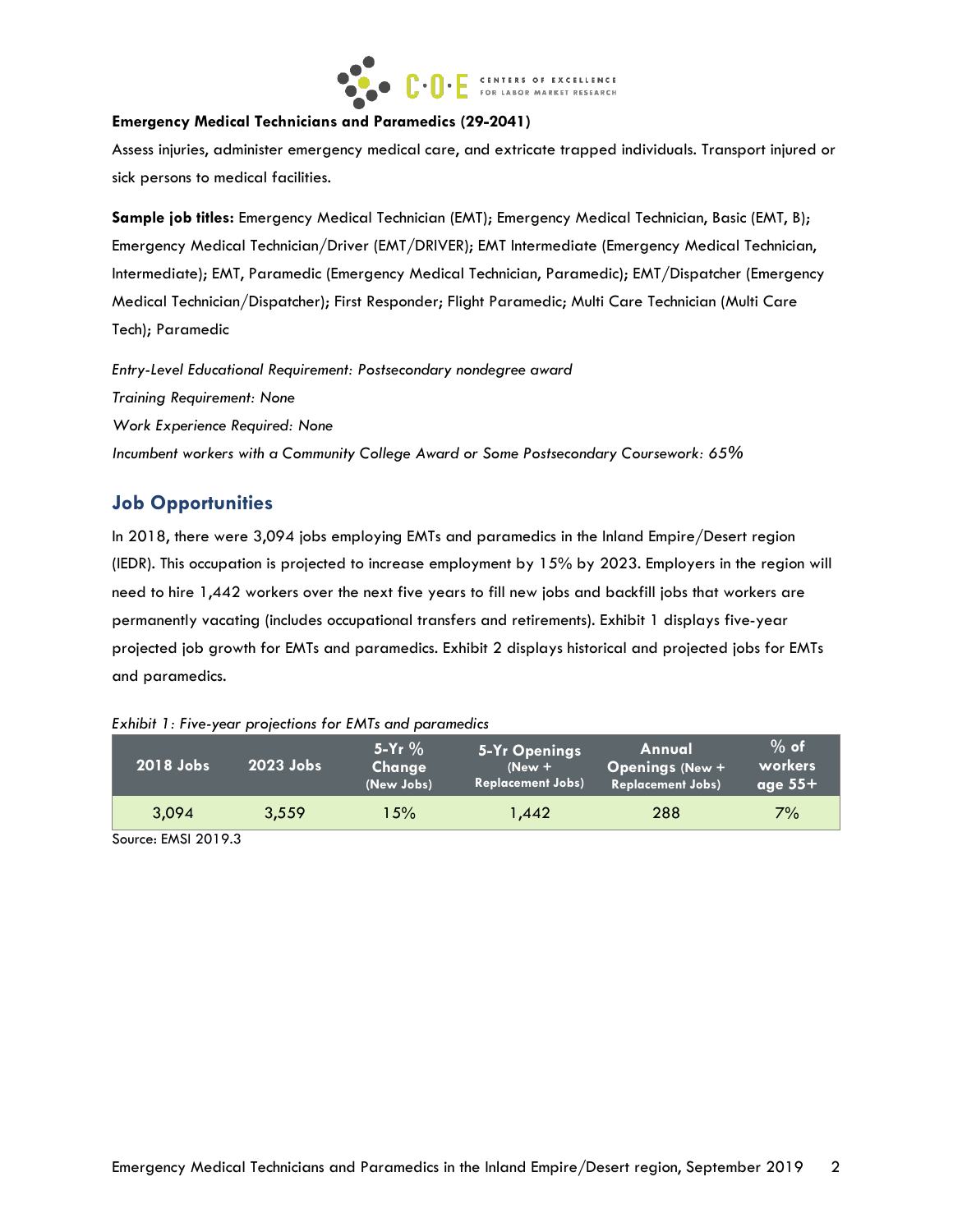

*Exhibit 2: Historical and projected jobs for EMTs and paramedics in the IEDR, 2013 – 2023* 



Source: EMSI 2019.3

### **Job Postings**

Real-time labor market information from employer job advertisements is used in this report as a supplemental way to gauge demand for EMTs and paramedics. Exhibit 3 displays the number of job ads posted during the last 12 months along with the regional and statewide average time to fill for EMTs and paramedics in the IEDR. On average, local employers fill online job postings for the EMTs and paramedics within 51 days. This regional average is the same as the statewide average, indicating that both areas face similar challenges when seeking candidates to fill these positions.

*Exhibit 3: Job ads and time to fill for EMTs and paramedics, Sep 2018 – Aug 2019*

| Occupation                                                    | Job Ads |    | Regional Average California Average<br>Time to Fill (Days) Time to Fill (Days) |
|---------------------------------------------------------------|---------|----|--------------------------------------------------------------------------------|
| <b>Emergency Medical Technicians and</b><br><b>Paramedics</b> | 187     | 51 | 51                                                                             |
| Source: Burning Glass - Labor Insights                        |         |    |                                                                                |

#### **Earnings and Benefits**

The entry-level wage for EMTs and paramedics is above the Family Needs Calculator estimate of \$11.97 per hour for a single adult living in Riverside County and \$11.63 for a single adult living in San Bernardino County. The Family Needs Calculator measures the minimum income necessary to cover all of an individual or family's basic expenses (Pearce & Manzer, 2018). The Metropolitan Policy Program at Brookings would not classify EMT and paramedic positions as "good jobs" because they do not provide a median wage that allows workers to become economically independent and secure, above \$18 per hour (\$37,440 per year), with employer-sponsored health insurance (Shearer, Shah & Gootman, 2019, pg. 25). EMTs and paramedics generally receive employer medical insurance in the IEDR, according to occupational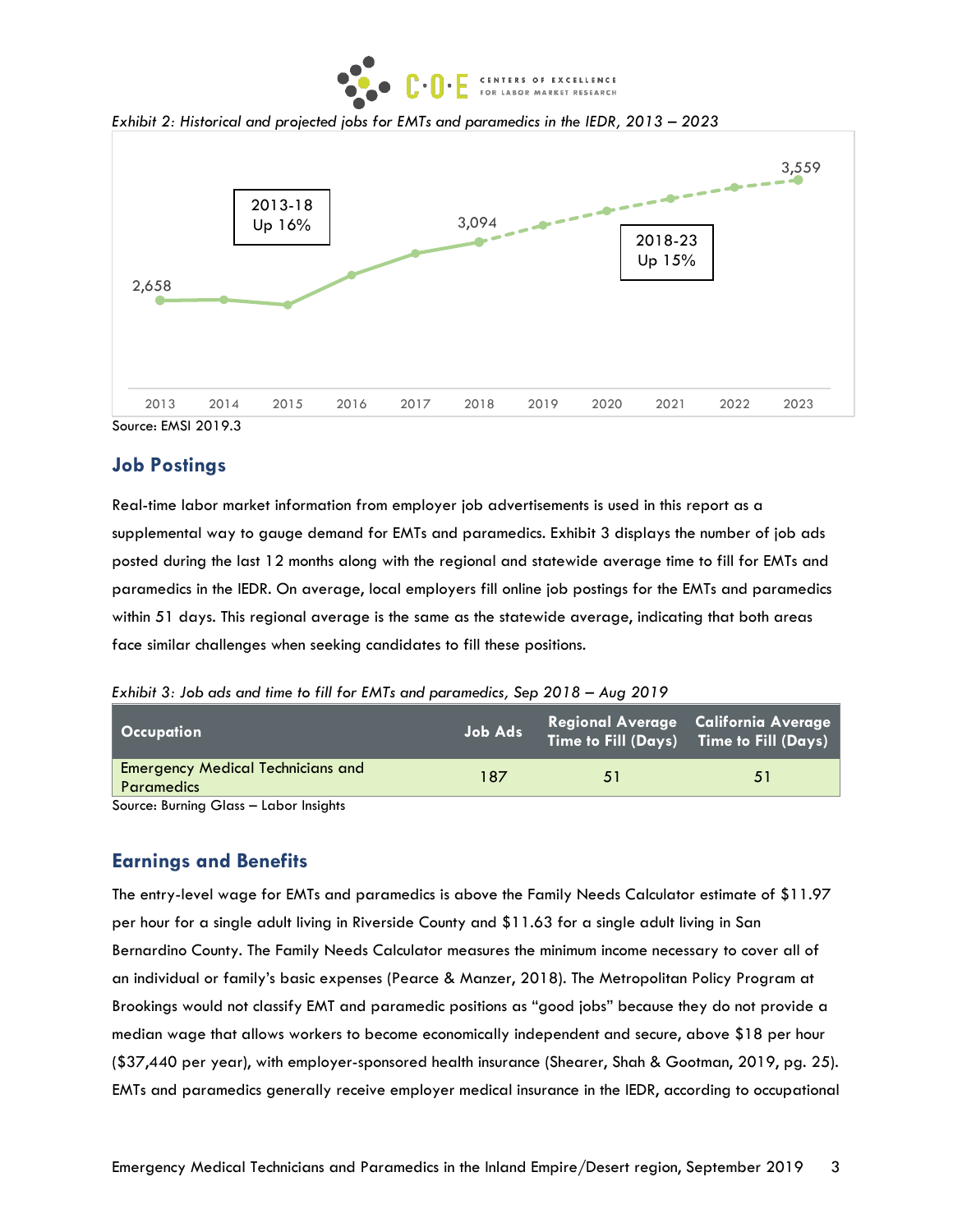

guides developed by the California Labor Market Information Division ("Detailed Guide," 2019). Exhibit 4 displays earnings for EMTs and paramedics.

|  |  |  | Exhibit 4: Earnings for EMTs and paramedics |
|--|--|--|---------------------------------------------|
|  |  |  |                                             |

| <b>Occupation</b>                                      | <b>Entry to Experienced</b><br><b>Hourly Wage Range</b><br>$(25th - 75th$ percentile) | <b>Median Hourly Wage</b><br>(50th percentile) | <b>Average Annual</b><br><b>Earnings</b> |
|--------------------------------------------------------|---------------------------------------------------------------------------------------|------------------------------------------------|------------------------------------------|
| <b>Emergency Medical Technicians</b><br>and Paramedics | $$12.10 \text{ to } $20.02$$                                                          | \$15.49                                        | \$35,200                                 |
| Source: EMSI 2019.3                                    |                                                                                       |                                                |                                          |

An alternative way to determine what wages workers can expect to earn is by extracting wage information from online job postings. Exhibit 5 displays advertised salary data from real-time job postings for EMTs and paramedics over the last 12 months. This information should be viewed with caution, as 77% of job postings do not contain salary information. Please note that salary figures are prorated to reflect full-time, annual wage status.

*Exhibit 5: Advertised salary information for EMTs and paramedics, Sep 2018 – Aug 2019*

| <b>Real-Time Salary Information</b>                           |                                     |                       |                         |                         |                          |                               |
|---------------------------------------------------------------|-------------------------------------|-----------------------|-------------------------|-------------------------|--------------------------|-------------------------------|
| <b>Occupation</b>                                             | <b>Number</b><br>of job<br>postings | Less than<br>\$35,000 | \$35,000 to<br>\$49.999 | \$50,000 to<br>\$74,999 | More<br>than<br>\$75,000 | Average<br>Annual<br>Earnings |
| <b>Emergency Medical</b><br><b>Technicians and Paramedics</b> | 43                                  | 16%                   | 26%                     | 30%                     | 28%                      | \$60,000                      |

Source: Burning Glass – Labor Insights

# **Employers, Skills, Education, and Certifications**

Exhibit 6 displays the employers posting the most job ads for EMTs and paramedics during the last 12 months in the Inland Empire/Desert region. Approximately 70% of the job postings for EMTs and paramedics were posted by the following 12 employers over the previous year.

|  | Exhibit 6: Employers posting the most job ads for EMTs and paramedics, Sep 2018 - Aug 2019 |  |
|--|--------------------------------------------------------------------------------------------|--|
|  |                                                                                            |  |

| <b>Occupation</b>                                                                    | <b>Employers</b>                                                                                                                                                                                    |                                                                                                                                                                    |  |  |  |  |
|--------------------------------------------------------------------------------------|-----------------------------------------------------------------------------------------------------------------------------------------------------------------------------------------------------|--------------------------------------------------------------------------------------------------------------------------------------------------------------------|--|--|--|--|
| <b>Emergency Medical</b><br><b>Technicians and</b><br><b>Paramedics</b><br>$(n=161)$ | • Universal Health Services, Inc.<br>• Global Medical Response<br>• Prime Healthcare Services<br>• American Medical Response<br><b>Chino Valley Medical Center</b><br><b>Desert Valley Hospital</b> | <b>Dignity Health</b><br>Air Methods<br>• Loma Linda University Health<br>• San Bernardino County<br>Pechanga Resort Casino<br>• Arrowhead Regional Medical Center |  |  |  |  |

Source: Burning Glass – Labor Insights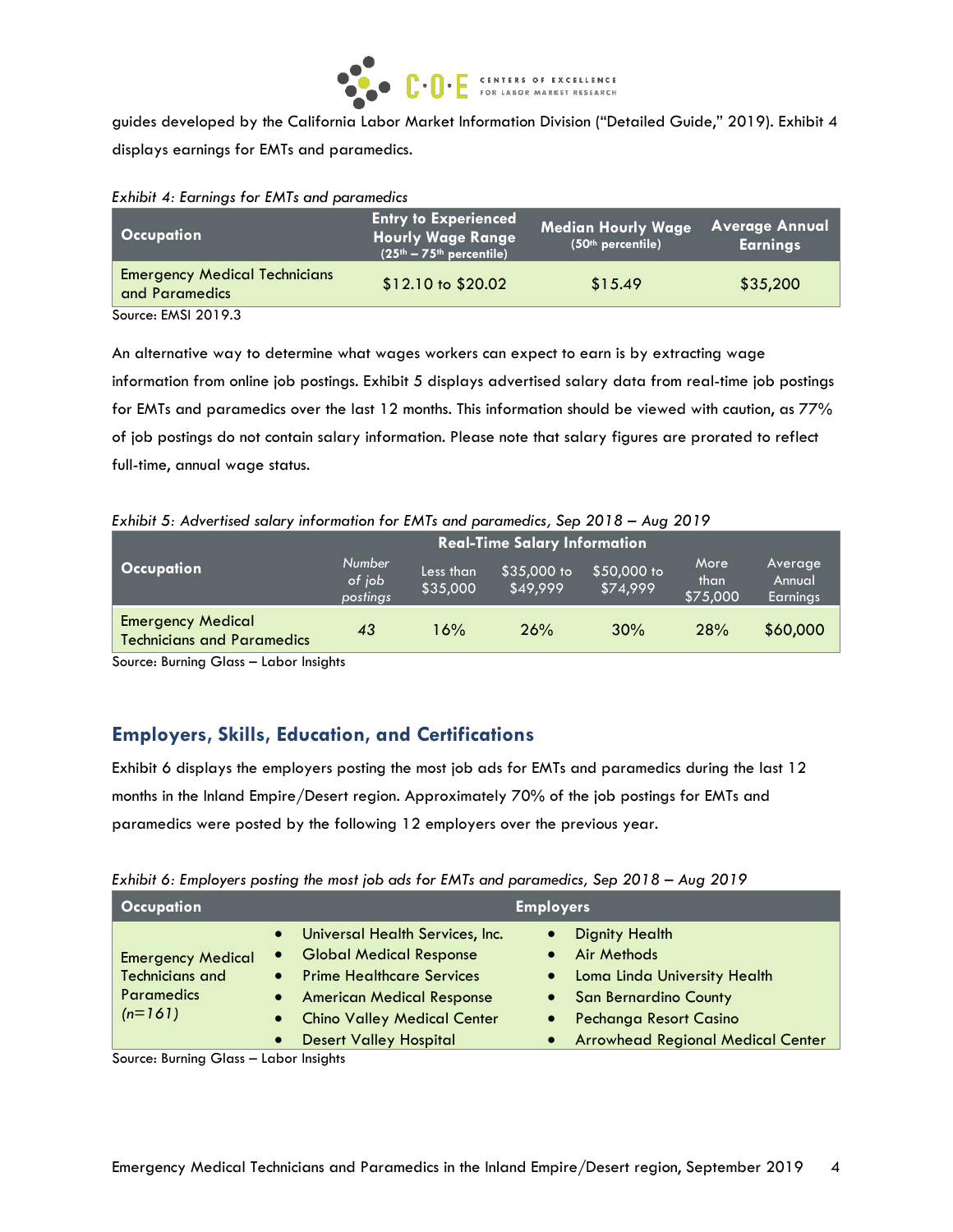

Exhibit 7 displays a sample of specialized and employability skills that employers are seeking when looking for workers to fill positions for EMTs and paramedics. Specialized skills are occupation-specific skills that employers are requesting for industry or job competency. Employability skills are foundational skills that transcend industries and occupations; this category is commonly referred to as "soft skills." The skills requested in job postings may be utilized as a helpful guide for curriculum development.

*Exhibit 7: Sample of in-demand skills from employer job ads for EMTs and paramedics, Sep 2018 – Aug 2019*

| <b>Occupation</b>                                                          | <b>Specialized Skills</b>                                                                             | <b>Employability Skills</b>                                                                                    |
|----------------------------------------------------------------------------|-------------------------------------------------------------------------------------------------------|----------------------------------------------------------------------------------------------------------------|
| <b>Emergency Medical</b><br><b>Technicians and</b><br>Paramedics $(n=136)$ | <b>Patient Care</b><br>• Cardiopulmonary Resuscitation (CPR)<br><b>Medical Triage</b><br>Life Support | <b>Physical Abilities</b><br><b>Communication Skills</b><br>$\bullet$<br>English<br>Writing<br>Detail-Oriented |

Source: Burning Glass – Labor Insights

Exhibit 8 displays the entry-level education typically required to enter this occupation according to the Bureau of Labor Statistics (BLS), educational attainment for incumbent workers with "some college, no degree" and an "associate degree" according to the U.S. Census (2016-17), and the minimum advertised education requirement from employer job ads.

*Exhibit 8: Typical entry-level education, educational attainment, and minimum advertised education requirements for EMTs and paramedics, Sep 2018 – Aug 2019*

|                                                              | <b>Typical Entry-</b>                    |                                   |                                       | <b>Minimum Advertised Education Requirement</b>     | from Job Ads        |                                          |
|--------------------------------------------------------------|------------------------------------------|-----------------------------------|---------------------------------------|-----------------------------------------------------|---------------------|------------------------------------------|
| <b>Occupation</b>                                            | Level<br><b>Education</b><br>Requirement | <b>Educational</b><br>Attainment* | <b>Number</b><br>of Job<br>Ads $(n=)$ | High school<br>diploma or<br>vocational<br>training | Associate<br>degree | <b>Bachelor's</b><br>degree or<br>higher |
| Emergency<br>Medical<br><b>Technicians and</b><br>Paramedics | Postsecondary<br>nondegree<br>award      | 65%                               | 103                                   | 99%                                                 | $1\%$               |                                          |

Source: EMSI 2019.3, Burning Glass – Labor Insights

\*Percentage of incumbent workers with a Community College Credential or Some Postsecondary Coursework

The California Emergency Services (EMS) Authority is the regulatory agency that issues emergency medical technician and paramedic certifications. Before applying for an EMT or paramedic certification, individuals must complete an EMT or paramedic training program, then pass the National Registry (NREMT) examination. After successfully passing the NREMT, individuals must contact their local EMS agency to obtain their EMT certification in California. For more information about EMT and paramedic certifications and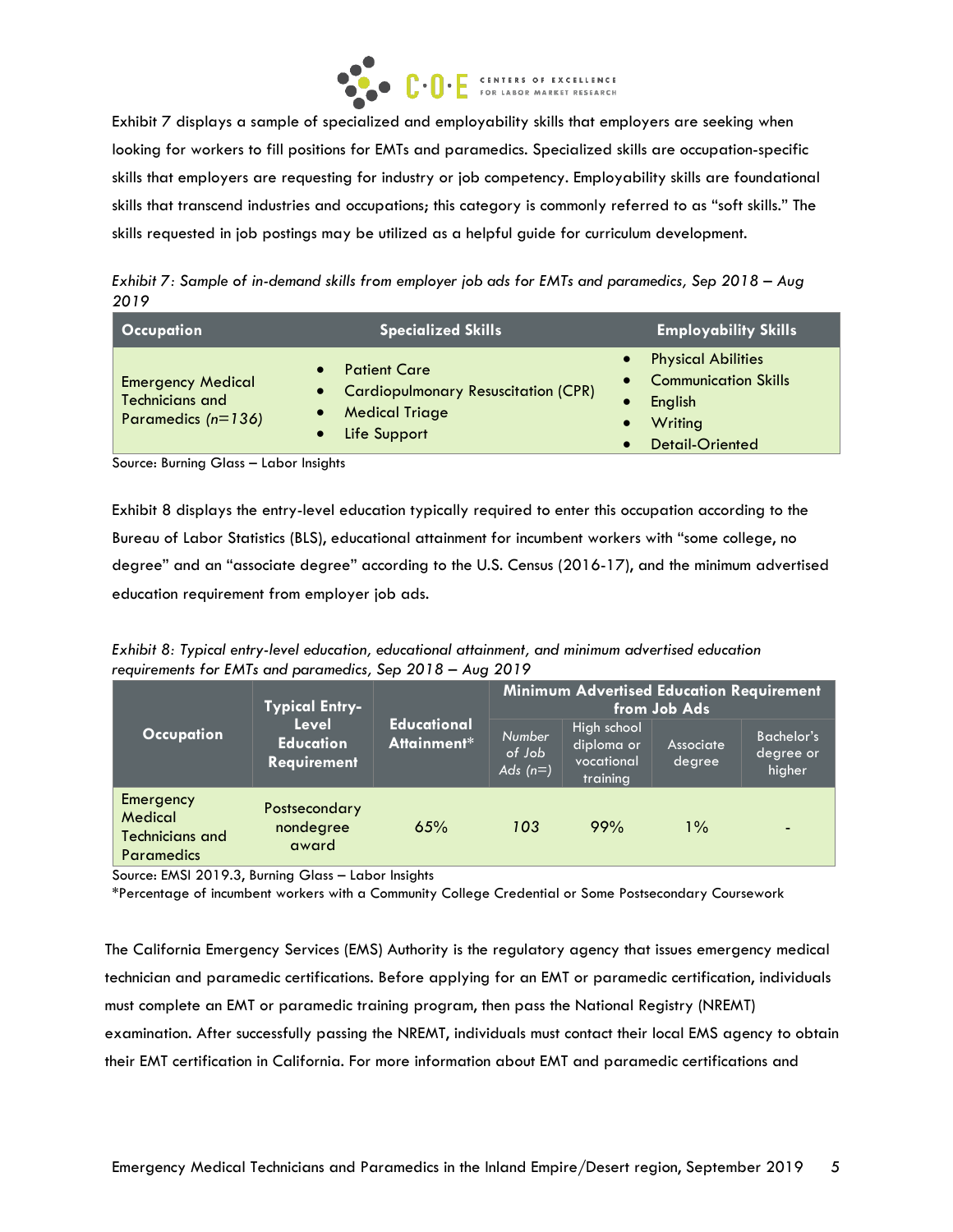

requirements, visit the EMSA website (Certification and Testing, 2019). Exhibit 9 displays the certifications required by employers posting job ads for EMTs and paramedics in the Inland Empire/Desert region.

| Occupation                                                       | <b>Certifications</b>                                                                                                                                        |
|------------------------------------------------------------------|--------------------------------------------------------------------------------------------------------------------------------------------------------------|
| <b>Emergency Medical Technicians and</b><br>Paramedics $(n=183)$ | Certified Emergency Medical Technician (EMT)<br><b>Basic Life Support (BLS)</b><br><b>Advanced Cardiac Life Support (ACLS)</b><br><b>Certified Paramedic</b> |

*Exhibit 9: Top certifications required by employer job ads for EMTs and paramedics, Sep 2018 – Aug 2019*

Source: Burning Glass – Labor Insights

# **Student Completions and Program Outcomes**

Exhibit 10 displays the average annual regional California Community College (CCC) credentials conferred during the three academic years between 2015 and 2018, from the California Community Colleges Chancellor's Office Management Information Systems (MIS) Data Mart, along with the enrollments from the most recent year available on LaunchBoard. Credentials are the combined total of associate degrees and certificates issued during the timeframe, divided by three in this case in order to calculate an annual average. This is done to minimize the effect of atypical variation that might be present in a single year. Enrollments are the count of enrollments in courses assigned to the TOP code in the selected year. The relevant TOP code is from the Taxonomy of Programs manual, and the corresponding program titles used at each college (in *italics*) are sourced from the Chancellor's Office Curriculum Inventory (COCI). Please note, a credential is not always equal to a single person in search of a job opening since a student may earn more than one credential, such as an associate degree in addition to a certificate.

| 1250.00 - Emergency Medical Services                   | <b>CCC Enrollments,</b><br><b>Academic Year</b><br>2016-17 | <b>CCC Annual</b><br><b>Average Credentials,</b><br><b>Academic Years</b><br>2015-18 |
|--------------------------------------------------------|------------------------------------------------------------|--------------------------------------------------------------------------------------|
| <b>Barstow</b>                                         | 238                                                        |                                                                                      |
| <b>Chaffey</b> - Emergency Medical Provider            | 241                                                        |                                                                                      |
| <b>Copper Mountain</b>                                 | 84                                                         |                                                                                      |
| <b>Crafton Hills</b>                                   | 1,099                                                      |                                                                                      |
| Certificate requiring 6 to $<$ 18 semester units       |                                                            | 143                                                                                  |
| <b>Desert</b> - Emergency Medical Care                 | 180                                                        |                                                                                      |
| Certificate requiring $18$ to $\leq 30$ semester units |                                                            | 1 *                                                                                  |
|                                                        |                                                            |                                                                                      |

*Exhibit 10: Annual average community college credentials and enrollments for emergency medical services programs in the Inland Empire/Desert region*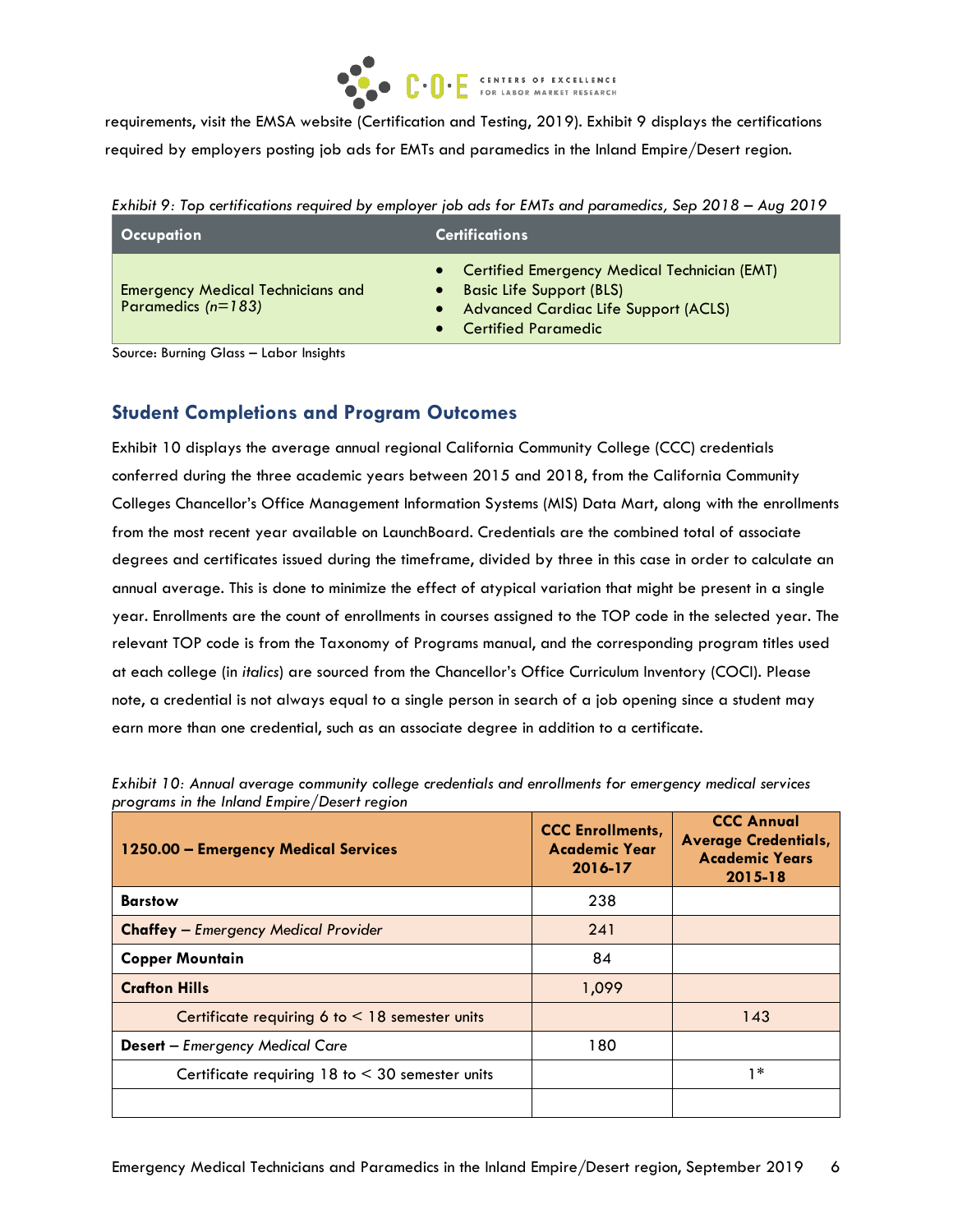CENTERS OF EXCELLENCE<br>FOR LABOR MARKET RESEARCH

| 1250.00 - Emergency Medical Services                                          | <b>CCC Enrollments,</b><br>Academic Year<br>2016-17 | <b>CCC Annual</b><br><b>Average Credentials,</b><br><b>Academic Years</b><br>2015-18 |  |
|-------------------------------------------------------------------------------|-----------------------------------------------------|--------------------------------------------------------------------------------------|--|
| <b>Moreno Valley</b>                                                          | 552                                                 |                                                                                      |  |
| Certificate requiring 6 to $\leq$ 18 semester units                           |                                                     | 86                                                                                   |  |
| <b>Mt. San Jacinto</b>                                                        | 137                                                 |                                                                                      |  |
| <b>Palo Verde</b>                                                             | 52                                                  |                                                                                      |  |
| Certificate requiring 6 to $\leq$ 18 semester units                           |                                                     | $\overline{2}$                                                                       |  |
| <b>Victor Valley</b>                                                          | 326                                                 |                                                                                      |  |
| <b>Total CCC Enrollments,</b><br>Academic Year 2016-17                        | 2,909                                               |                                                                                      |  |
| <b>Total Annual Average CCC Credentials,</b><br><b>Academic Years 2015-18</b> |                                                     | 232                                                                                  |  |

Source: LaunchBoard, Management Information Systems Data Mart, COCI \*Desert issued one certificate in 2017-18.

Community college student outcome information is from LaunchBoard and based on the selected TOP code and region. These metrics are based on records submitted to the California Community Colleges Chancellor's Office Management Information Systems (MIS) by community colleges, which come from selfreported student information from CCC Apply and the National Student Clearinghouse. Employment and earnings metrics are sourced from records provided by California's Employment Development Department's Unemployment Insurance database. When available, outcomes for completers are reported to demonstrate the impact that earning a degree or certificate can have on employment and earnings. For more information on the types of students included for each metric, please see the web link for LaunchBoard's Strong Workforce Program Metrics Data Element Dictionary in the References section (LaunchBoard, 2019a). Finally, employment in a job closely related to the field of study comes from selfreported student responses on the CTE Employment Outcomes Survey (CTEOS), administered by Santa Rosa Junior College (LaunchBoard, 2017). Data from the latest academic year for each metric is provided in Exhibit 11.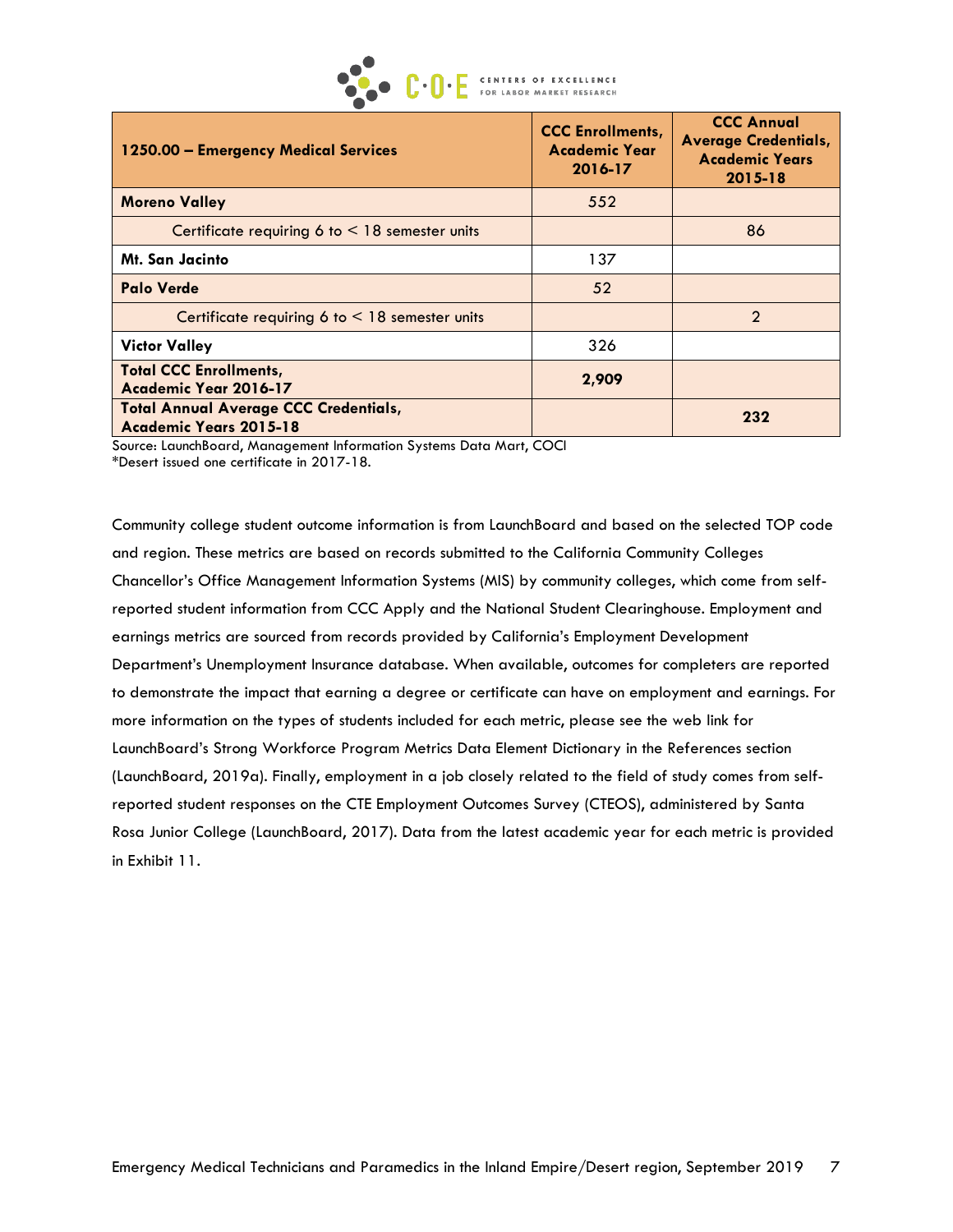

| <b>Strong Workforce Program Metrics:</b><br>1250.00 - Emergency Medical Services<br>Academic Year 2015-16, unless noted otherwise | <b>Inland</b><br><b>Empire/Desert</b><br>region | California<br><b>Median</b> |  |
|-----------------------------------------------------------------------------------------------------------------------------------|-------------------------------------------------|-----------------------------|--|
| Course enrollments (2016-17)                                                                                                      | 2,909                                           | 237                         |  |
| Completed 12+ units in one year (2016-17)                                                                                         | 331                                             | 48                          |  |
| Economically disadvantaged students* (2016-17)                                                                                    | 65%                                             | 61%                         |  |
| Transferred to a four-year institution* (transfers)                                                                               | 117                                             | 20                          |  |
| Employed in the fourth fiscal quarter after exit* (completers)                                                                    | 90%                                             | 83%                         |  |
| Median annual earnings* (completers)                                                                                              | \$96,499                                        | \$34,808                    |  |
| Job closely related to the field of study (2014-15)                                                                               | 87%                                             | 69%                         |  |
| Median change in earnings* (completers)                                                                                           | 43%                                             | 71%                         |  |
| Attained a living wage (completers and skills-builders)                                                                           | 52%                                             | 52%                         |  |

*Exhibit 11: 1250.00 – Emergency medical services strong workforce program outcomes*

Source: LaunchBoard

\*Data for these metrics is available in Community College Pipeline. All others are available in Strong Program Workforce Metrics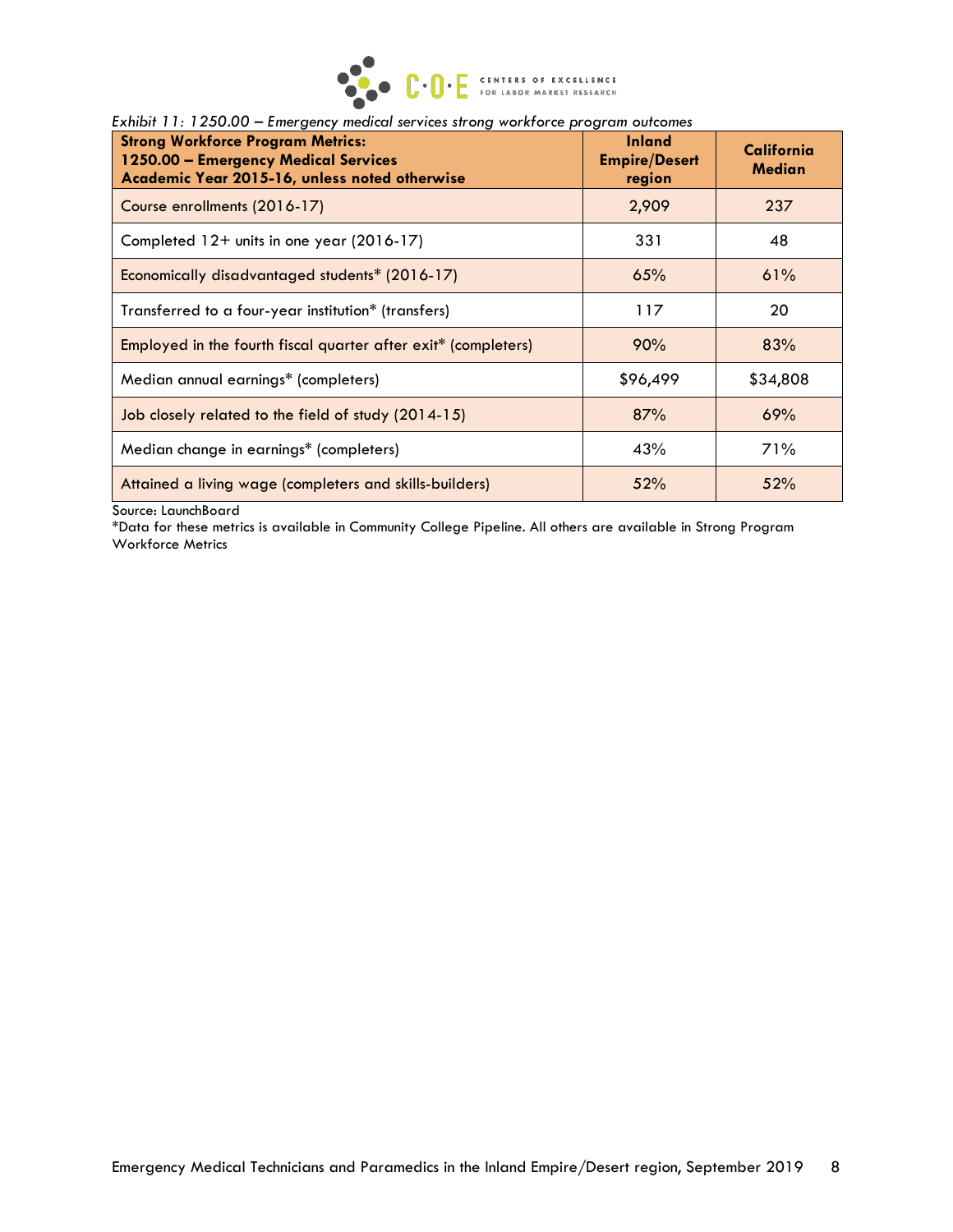

Exhibit 12 displays the average annual regional California Community College (CCC) credentials conferred during the three academic years between 2015 and 2018 along with the enrollments from the most recent year available on LaunchBoard for paramedic programs.

|                             |  |  |  | Exhibit 12: Annual average community college credentials and enrollments for paramedic programs in the |  |
|-----------------------------|--|--|--|--------------------------------------------------------------------------------------------------------|--|
| Inland Empire/Desert region |  |  |  |                                                                                                        |  |

| 1251.00 - Paramedic                                                    | <b>CCC Enrollments.</b><br><b>Academic Year</b><br>2016-17 | <b>CCC Annual</b><br><b>Average Credentials,</b><br><b>Academic Years</b><br>$2015 - 18$ |
|------------------------------------------------------------------------|------------------------------------------------------------|------------------------------------------------------------------------------------------|
| <b>Crafton Hills</b>                                                   | 244                                                        |                                                                                          |
| Associate of Science (A.S.) degree                                     |                                                            | 6                                                                                        |
| Certificate requiring 30 to $< 60$ semester units                      |                                                            | 38                                                                                       |
| <b>Moreno Valley</b>                                                   | 372                                                        |                                                                                          |
| Associate of Science (A.S.) degree                                     |                                                            | $\overline{7}$                                                                           |
| Certificate requiring 30 to $< 60$ semester units                      |                                                            | 18                                                                                       |
| Mt. San Jacinto                                                        | 18                                                         |                                                                                          |
| <b>Victor Valley</b>                                                   | 522                                                        |                                                                                          |
| Associate of Science (A.S.) degree                                     |                                                            | $\boldsymbol{A}$                                                                         |
| Certificate requiring $30$ to $\leq 60$ semester units                 |                                                            | 14                                                                                       |
| <b>Total CCC Enrollments,</b><br>Academic Year 2016-17                 | 1,156                                                      |                                                                                          |
| <b>Total Annual Average CCC Credentials,</b><br>Academic Years 2015-18 |                                                            | 87                                                                                       |

Source: LaunchBoard, Management Information Systems Data Mart, COCI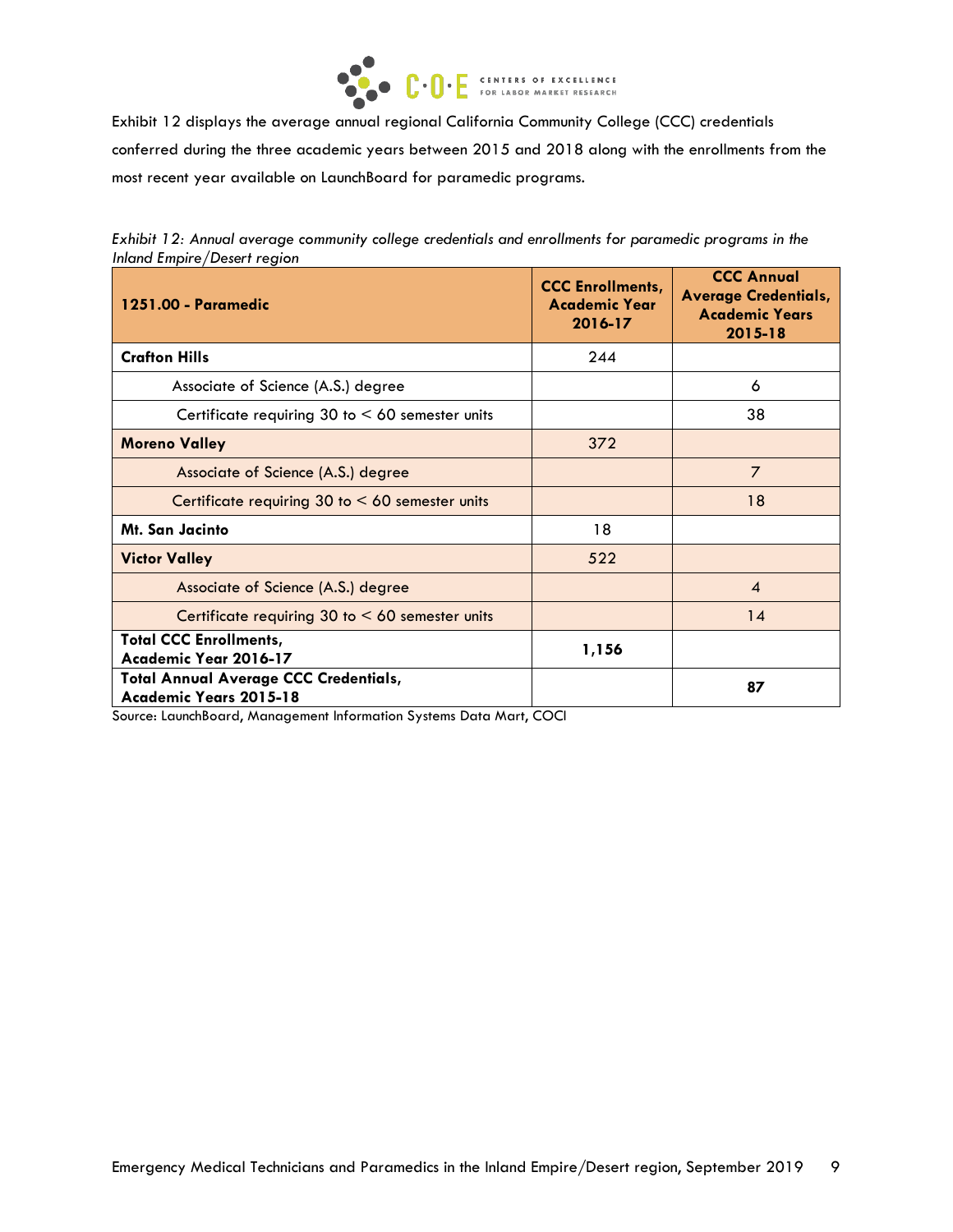

Exhibit 13 displays community college student outcome information from LaunchBoard for paramedic programs.

| <b>Strong Workforce Program Metrics:</b><br>1251.00 - Paramedic<br>Academic Year 2015-16, unless noted otherwise | <b>Inland</b><br><b>Empire/Desert</b><br>region | California<br><b>Median</b> |
|------------------------------------------------------------------------------------------------------------------|-------------------------------------------------|-----------------------------|
| Course enrollments (2016-17)                                                                                     | 1,156                                           | 111                         |
| Completed 12+ units in one year (2016-17)                                                                        | 197                                             | 36                          |
| Economically disadvantaged students* (2016-17)                                                                   | 73%                                             | 64%                         |
| Employed in the fourth fiscal quarter after exit* (completers)                                                   | 92%                                             | 73%                         |
| Median annual earnings* (completers)                                                                             | \$71,263                                        | \$48,665                    |
| Job closely related to the field of study (2014-15)                                                              | 91%                                             | 94%                         |
| Median change in earnings* (completers)                                                                          | 140%                                            | 75%                         |
| Attained a living wage (completers and skills-builders)                                                          | 81%                                             | 77%                         |

*Exhibit 13: 1251.00 - Paramedic strong workforce program outcomes*

Source: LaunchBoard

\*Data for these metrics is available in Community College Pipeline. All others are available in Strong Program Workforce Metrics

Credentials granted from other educational providers outside of the California Community College system are displayed in Exhibit 14 along with the relevant CIP code. This emergency medical technology/ technician (EMT Paramedic) completion data is compiled from the Integrated Postsecondary Education Data System (IPEDS) for the most recent three years available.

*Exhibit 14: Annual average other educational providers credentials awarded for emergency medical technology/technician (EMT Paramedic) programs*

| 51.0904 - Emergency Medical                                                     | <b>Other Educational Providers Annual Average</b> |
|---------------------------------------------------------------------------------|---------------------------------------------------|
| Technology/Technician (EMT Paramedic)                                           | <b>Credentials, Academic Years 2014-17</b>        |
| Riverside County Office of Education-School of                                  |                                                   |
| <b>Career Education</b>                                                         |                                                   |
| Award of less than 1 academic year                                              | 36                                                |
| <b>Total Annual Average Other Credentials,</b><br><b>Academic Years 2014-17</b> | 36                                                |

Source: IPEDS

# **Contact**

Michael Goss, Director Center of Excellence, Inland Empire/Desert Region [michael.goss@chaffey.edu](mailto:michael.goss@chaffey.edu) September 2019